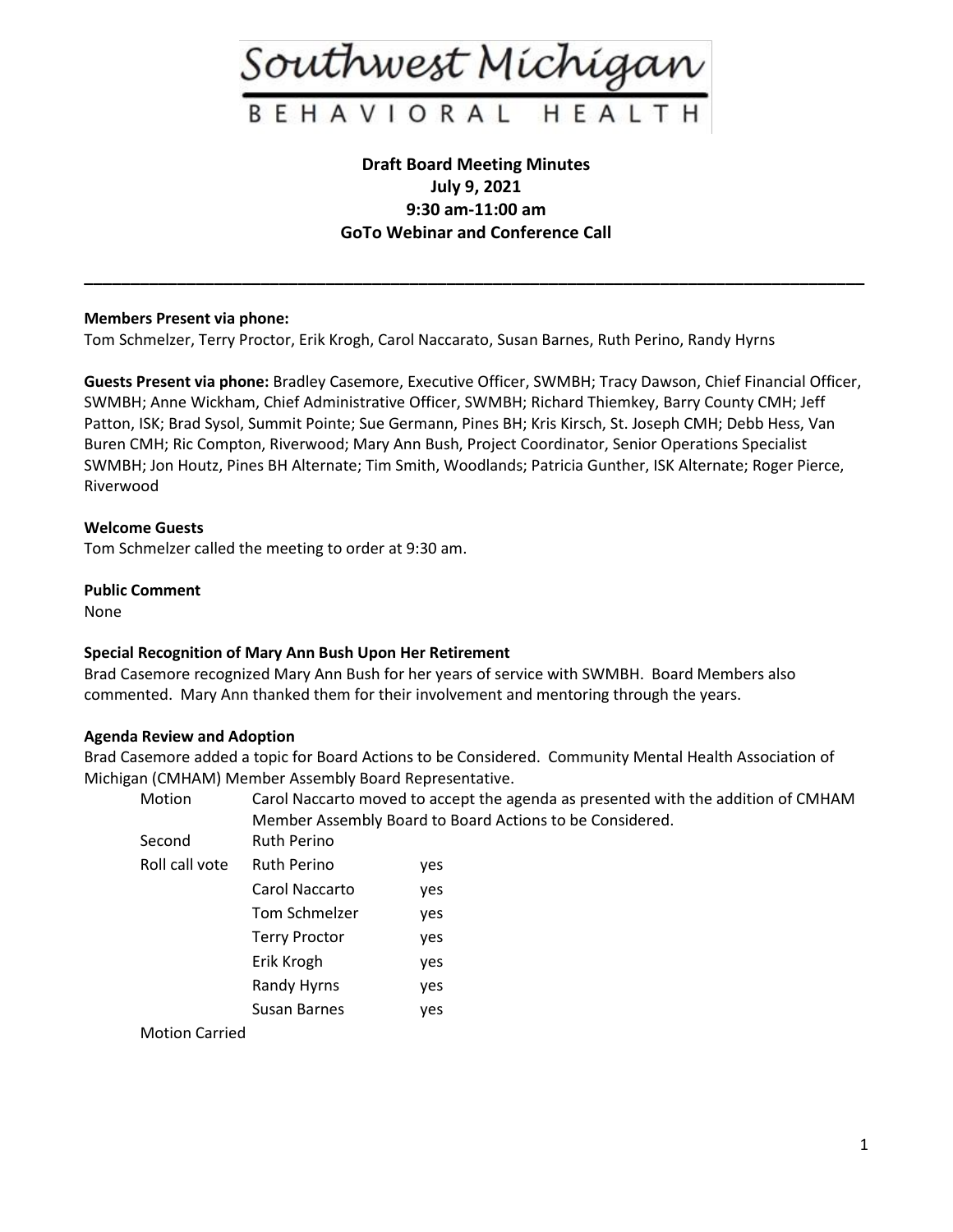# **Financial Interest Disclosure Handling**

Brad Casemore reported that the paperwork for Marcia Starkey, representing Calhoun County, is in the final processing stage and will be added to August Board meeting agenda.

## **Consent Agenda**

| Motion                | Erik Krogh moved to approve the June 11, 2021 Board meeting minutes as presented. |     |  |
|-----------------------|-----------------------------------------------------------------------------------|-----|--|
| Second                | Sue Barnes                                                                        |     |  |
| Roll call vote        | <b>Ruth Perino</b>                                                                | yes |  |
|                       | Carol Naccarto                                                                    | yes |  |
|                       | Tom Schmelzer                                                                     | yes |  |
|                       | <b>Terry Proctor</b>                                                              | yes |  |
|                       | Erik Krogh                                                                        | yes |  |
|                       | Randy Hyrns                                                                       | yes |  |
|                       | Susan Barnes                                                                      | yes |  |
| <b>Motion Carried</b> |                                                                                   |     |  |

# **Operations Committee**

## **Operations Committee Minutes May 26, 2021**

Tom Schmelzer reviewed the minutes as documented. There were no questions and the minutes were accepted.

# **Operations Committee Quarterly Report**

Deb Hess reported as documented. Tom Schmelzer noted the extensive list of activities that the Operations Committee reviews and thanked them for their diligence.

### **Ends Metrics**

None

# **Board Actions to be Considered**

### **Remote Board Meetings**

Brad discussed the current rules and regulations that directly affect the SWMBH Board meeting and the future actions of each of the 8 County Commissions and each of Region 4 CMHSPs. Discussions included report of counties that are hybrid, fully open, and concerns about SWMBH's room accommodations including size and HEPA processes and ventilation. SWMBH currently has a resolution to hold virtual Board meetings.

| Motion          | Tom Schmelzer moved to continue with the resolution approving a virtual Board |
|-----------------|-------------------------------------------------------------------------------|
|                 | meeting in August 2021.                                                       |
| Second          | Sue Barnes                                                                    |
| ومدمين الموالون | $D+h$ $D$<br>$\cdots$                                                         |

| Roll call vote | <b>Ruth Perino</b>   | yes |
|----------------|----------------------|-----|
|                | Carol Naccarto       | yes |
|                | Tom Schmelzer        | yes |
|                | <b>Terry Proctor</b> | yes |
|                | Erik Krogh           | yes |
|                | <b>Randy Hyrns</b>   | no  |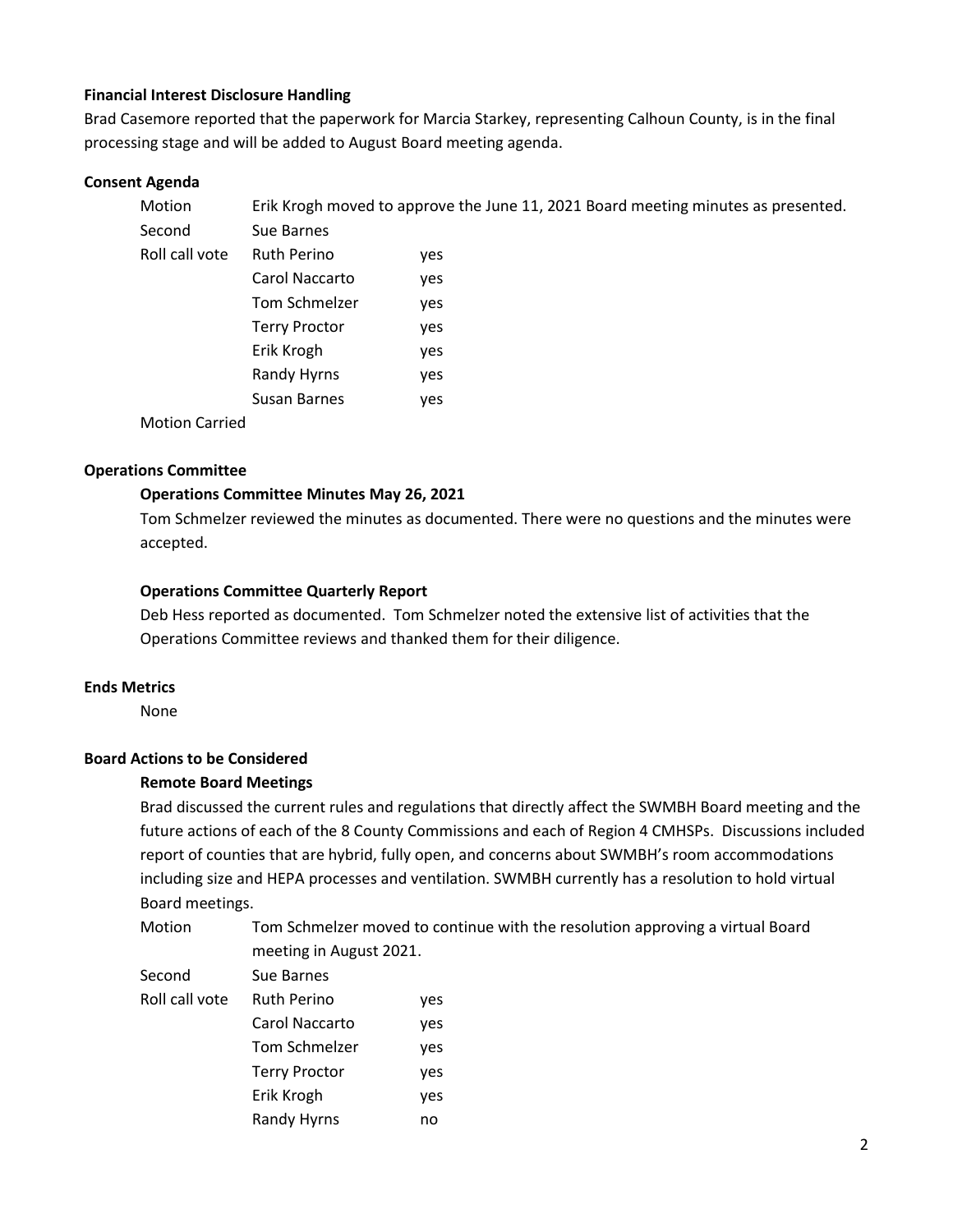## **CMHAM Member Assembly Board**

Brad discussed the opportunity for SWMBH to designated members to the CMHAM Member Assembly Board for voting purposes on budget, fees, dues, etc. Current representation for SWMBH is Brad Casemore, Tom Schmelzer, and Ed Meny.

Randy Hyrns nominated Ed Meny. Sue Barnes nominated Tom Schmelzer. Brad Casemore is a nominee as the CEO of SWMBH.

Motion Ruth Perino moved to nominate Tom Schmelzer and Ed Meny as representatives for the CMHAM Member Assembly Board.

| Second         | Sue Barnes           |     |
|----------------|----------------------|-----|
| Roll call vote | <b>Ruth Perino</b>   | yes |
|                | Carol Naccarto       | ves |
|                | Tom Schmelzer        | yes |
|                | <b>Terry Proctor</b> | yes |
|                | Erik Krogh           | yes |
|                | <b>Randy Hyrns</b>   | ves |
|                | Susan Barnes         | ves |

# **Board Policy Review**

**None**

### **Executive Limitations Review**

### **BEL-007 Compensation and Benefits**

Ruth Perino reported as documented.

Motion Ruth Perino moved that the Executive Officer is in compliance with this policy and the policy does not need revision.

- Second Randy Hyrns
- Roll call vote Ruth Perino yes Carol Naccarto yes Tom Schmelzer yes Terry Proctor yes Erik Krogh yes Randy Hyrns yes Susan Barnes yes

# **BEL-002 Financial Conditions**

Sue Barnes reported as documented.

Motion Sue Barnes moved that the Executive Officer is in compliance with this policy and the policy does not need revision.

- Second Randy Hyrns
- Roll call vote Ruth Perino yes Carol Naccarto yes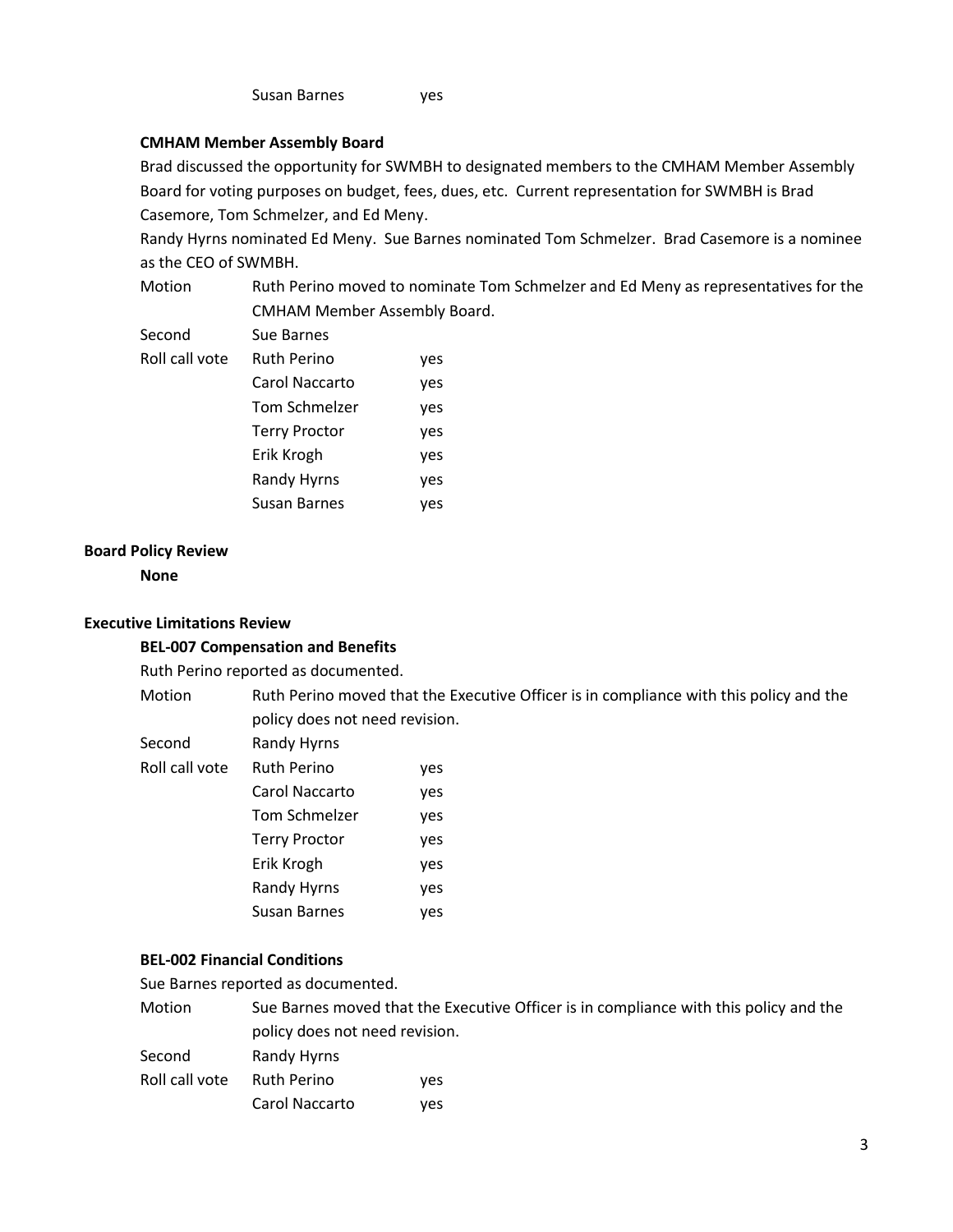| Tom Schmelzer        | yes |
|----------------------|-----|
| <b>Terry Proctor</b> | yes |
| Erik Krogh           | yes |
| <b>Randy Hyrns</b>   | yes |
| Susan Barnes         | ves |

### **BEL-006 Investments**

Carol Naccarato reported as documented.

Motion Carol Naccarato moved that the Executive Officer is in compliance with this policy and the policy does not need revision.

Second Sue Barnes

| Roll call vote | <b>Ruth Perino</b>   | yes |
|----------------|----------------------|-----|
|                | Carol Naccarto       | yes |
|                | Tom Schmelzer        | yes |
|                | <b>Terry Proctor</b> | yes |
|                | Erik Krogh           | yes |
|                | <b>Randy Hyrns</b>   | yes |
|                | Susan Barnes         | ves |

### **Board Education**

### **Fiscal Year 2021 Year to Date Financial Statements**

Tracy Dawson reported as documented. Tracy also displayed the 2022 Budget Assumptions report. This report will be presented again at the August Board Meeting with any appropriate updates. Discussion followed.

## **Communication and Counsel to the Board**

# **Provider Network Stability Report**

Brad Casemore reported as documented.

#### **Hold the Date – October 1, 2021 Health Policy Forum**

Mary Ann Bush displayed the invitation which is to be sent in July. All speakers are confirmed, and final details are being completed.

### **August 13, 2021 Draft Board Agenda**

Brad Casemore noted the document in the packet for the Board's review.

### **Board Member Attendance Roster**

Brad Casemore noted the document in the packet for the Board's review.

### **System Transformation Update**

Brad Casemore reported as documented.

### **Regional COVID-19 County of Emergency Update**

Brad Casemore reported as documented.

#### **MI Health Link other Potential Plan Partners**

Brad Casemore explained Plan Partners.